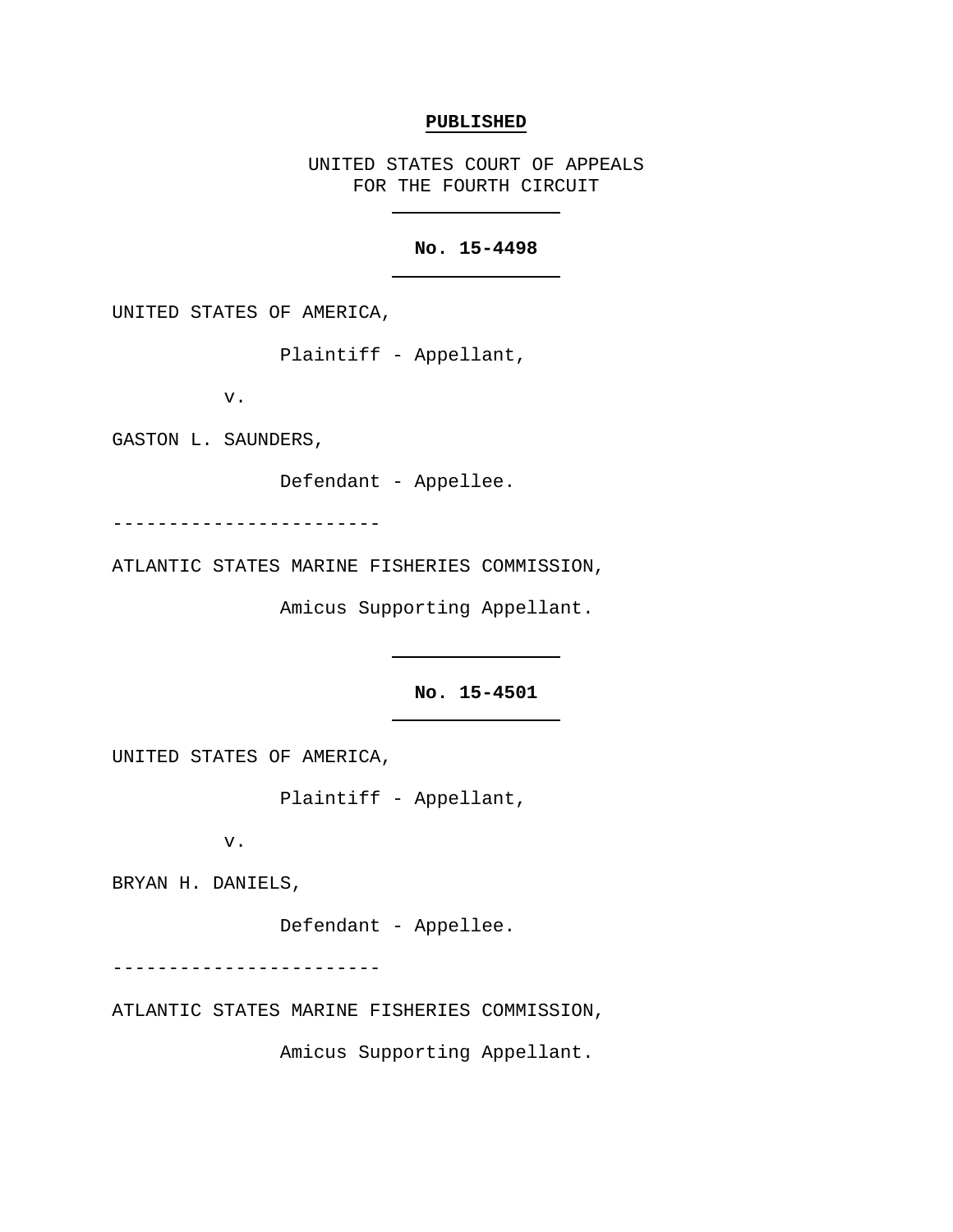**No. 15-4505**

UNITED STATES OF AMERICA,

Plaintiff - Appellant,

v.

MICHAEL POTTER,

Defendant - Appellee.

------------------------

ATLANTIC STATES MARINE FISHERIES COMMISSION,

Amicus Supporting Appellant.

**No. 15-4506**

UNITED STATES OF AMERICA,

Plaintiff - Appellant,

v.

STEPHEN DANIELS,

Defendant - Appellee.

------------------------

ATLANTIC STATES MARINE FISHERIES COMMISSION,

Amicus Supporting Appellant.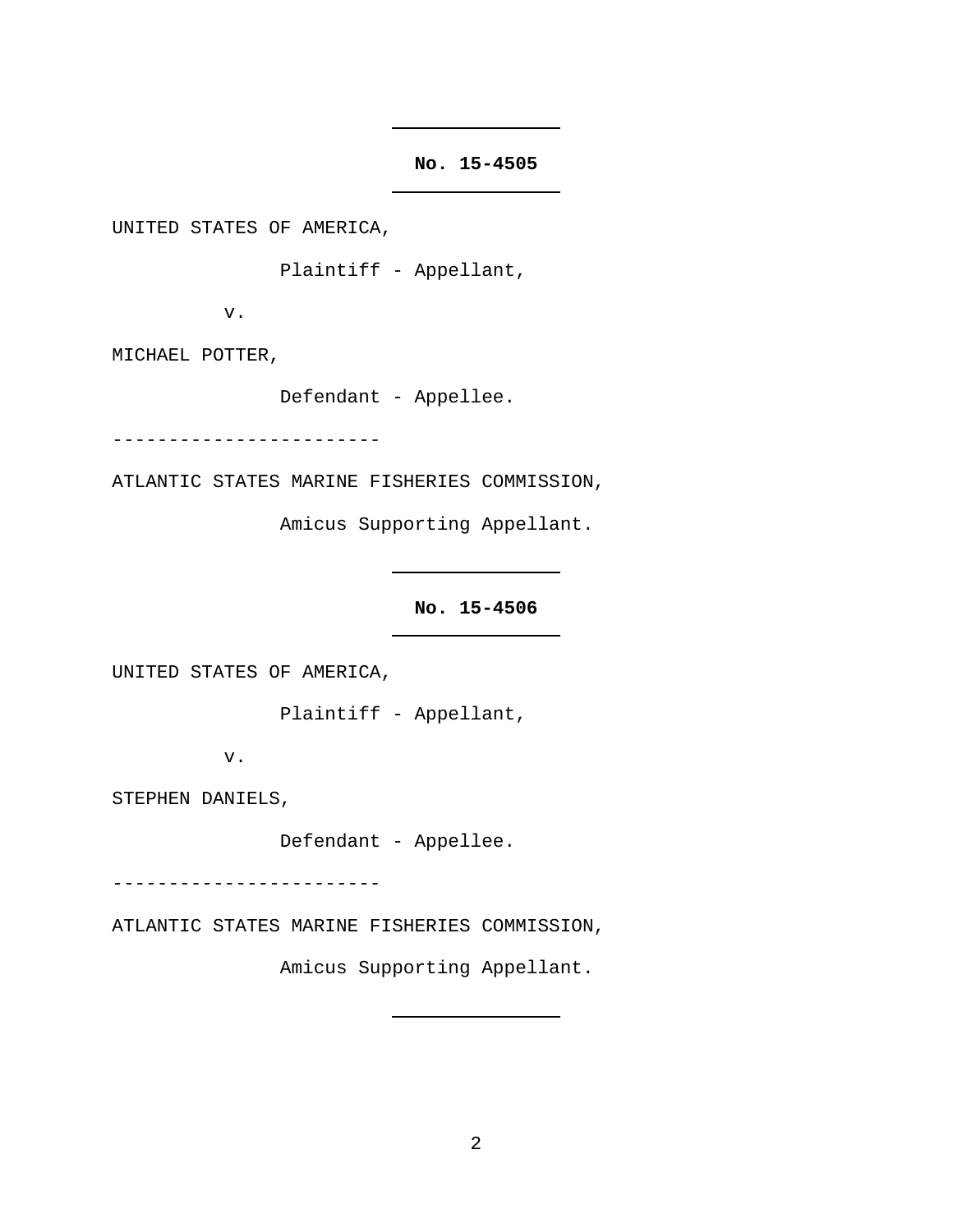Appeals from the United States District Court for the Eastern District of North Carolina, at Greenville and Wilmington. James C. Fox, Senior District Judge. (4:14-cr-00008-F-1; 4:14-cr-00011-F-1; 2:15-cr-00006-F-1; 2:15-cr-00004-F-1)

Argued: May 12, 2016 Decided: July 5, 2016

Before TRAXLER, Chief Judge, WYNN, Circuit Judge, and Norman K. MOON, Senior United States District Judge for the Western District of Virginia, sitting by designation.

Reversed and remanded by published per curiam opinion.

**ARGUED:** Brian C. Toth, UNITED STATES DEPARTMENT OF JUSTICE, Washington, D.C., for Appellant. Joseph Edward Zeszotarski, Jr., GAMMON, HOWARD, ZESZOTARSKI, PLLC, Raleigh, North Carolina, for Appellees. **ON BRIEF:** John C. Cruden, Assistant Attorney General, Environment & Natural Resources Division, UNITED STATES DEPARTMENT OF JUSTICE, Washington, D.C.; Thomas G. Walker, United States Attorney, Jennifer P. May-Parker, Assistant United States Attorney, OFFICE OF THE UNITED STATES ATTORNEY, Raleigh, North Carolina, for Appellant. John P. O'Hale, NARRON, O'HALE & WHITTINGTON, PA, Smithfield, North Carolina, for Appellees. Sean H. Donahue, DONAHUE & GOLDBERG, LLP, Washington, D.C., for Amicus Curiae.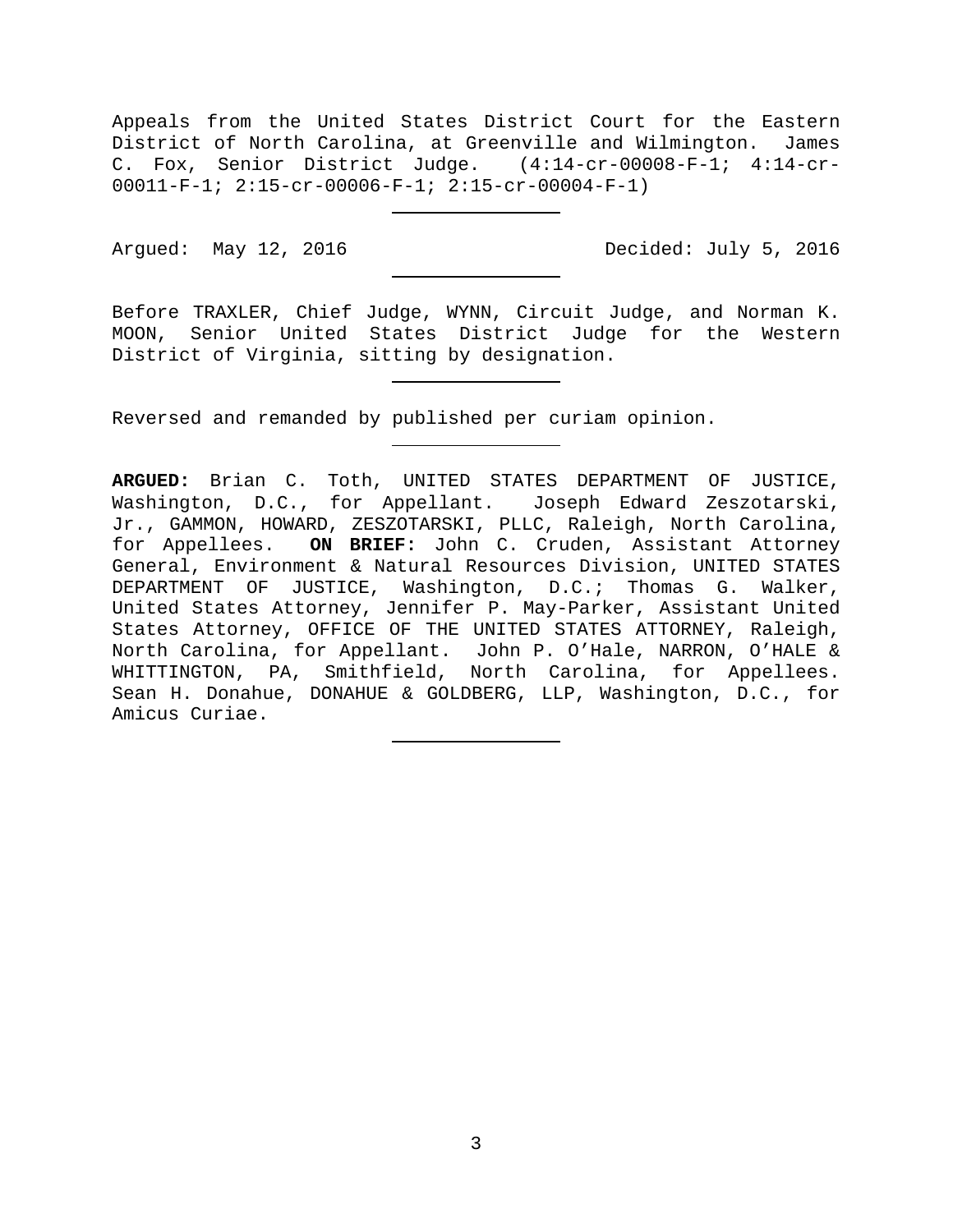PER CURIAM:

Four commercial boat captains were charged with violating the Lacey Act after they caught Atlantic striped bass in federal waters and later sold them. The Lacey Act, through its incorporation of a federal regulation, criminalizes the taking and selling of Atlantic striped bass from federal waters. The Act, however, exempts from prosecution fishing that is "regulated by a fishery management plan in effect" under the Magnuson-Stevens Fishery Conservation and Management Act ("Magnuson-Stevens Act"). 16 U.S.C. § 3377(a). Citing that exception, the captains moved to dismiss the indictments.

The district court granted the motions based on two premises. It first found that a fishery management plan created by the Atlantic States Marine Fisheries Commission ("Commission") and referenced in the Atlantic Striped Bass Conservation Act ("Bass Act") must be treated as a plan in effect under the Magnuson-Stevens  $Act.^1$  Next, the district court

<span id="page-3-0"></span><sup>&</sup>lt;sup>1</sup> The Government asserts error on that point, arguing that 16 U.S.C. § 5158(c)—which catalyzed the district court's reasoning—contains a scrivener's error. That is, Section 5158(c)'s reference to "any plan issued under subsection (a)" is a textual anomaly, because subsection (a) in fact authorizes only regulations by the Secretary of Commerce, not plans. The Government attributes this dissonance to a drafting oversight in 1991 that left the "any plan" language in the statute while excising related verbiage. Compare Pub. L. No. 100-589, 102 Stat. 2984, at § 6 (Nov. 3, 1988) with Pub. L. No. 102-130, 105 Stat. 626, at § 4(1)-(2) (Oct. 17, 1991). (Continued)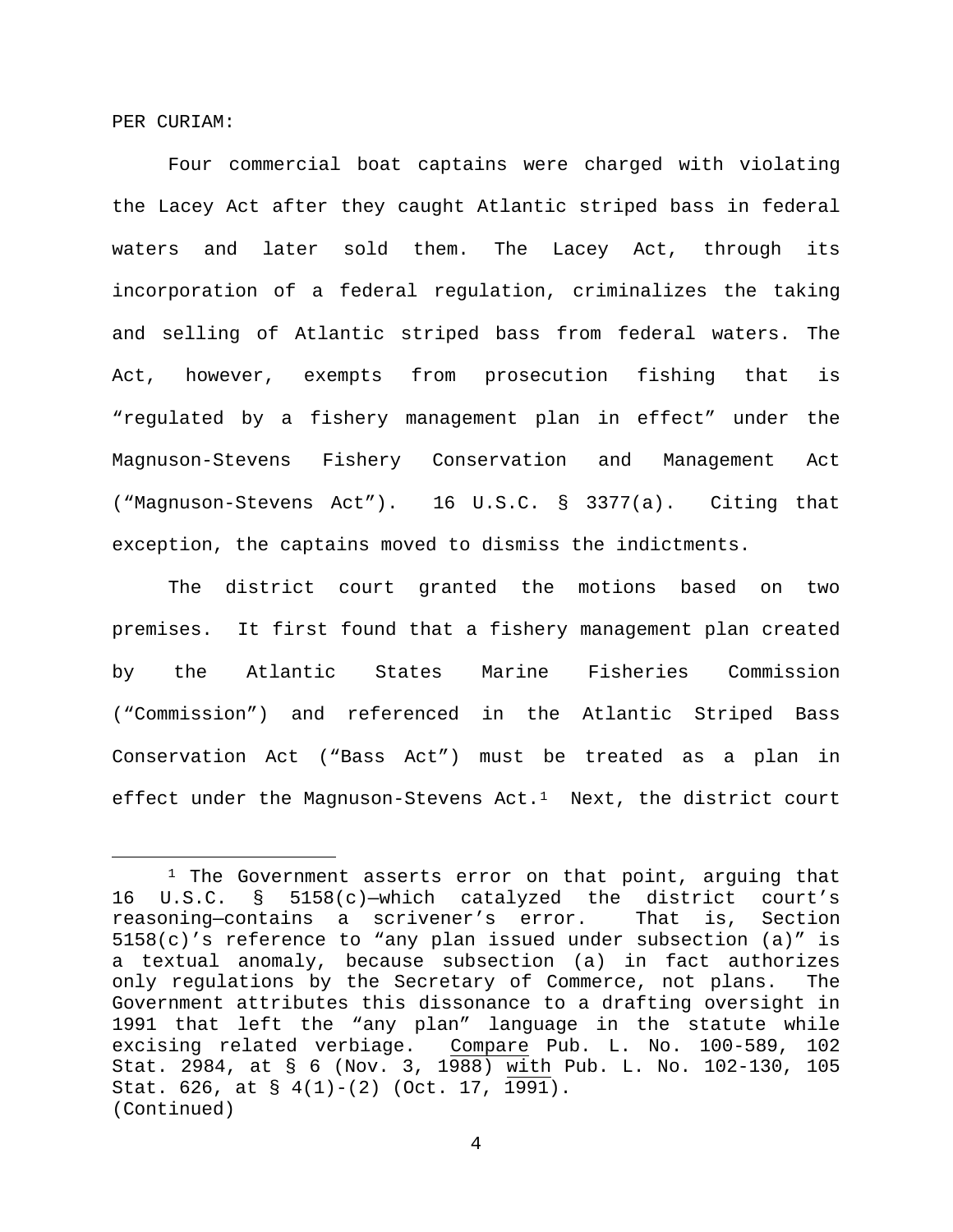reasoned that the Commission's plan regulated the boat captains' activity in federal waters. Thus, the district court found that the exception applied.

We conclude, however, that the text of the plan created by the Commission and referenced by the Bass Act in fact regulates only state coastal waters, and accordingly does not regulate fishing in federal waters. The only possible hook to federal waters in the Commission's plan is the general statement that the Secretary of Commerce has authority to regulate bass fishing in federal waters. Even if this statement was enough to say that the plan regulated federal waters (which it is not), the provision would be invalid, because the Commission—a collection of state representatives—has no authority to delegate power over federal waters to the Secretary of Commerce.

Accordingly, we remand these cases to the district court with instructions to reinstate the indictments.

# **I. THE INDICTMENTS**

The Appellees Gaston Saunders, Bryan Daniels, Michael Potter, and Stephen Daniels (hereinafter referred to as "Captains") are the captains of commercial fishing vessels. During 2009 and 2010, the captains each harvested several tons

Ĩ.

Because this appeal can be resolved without deciding whether 16 U.S.C. § 5158(c) contains a scrivener's error, we do not reach the issue.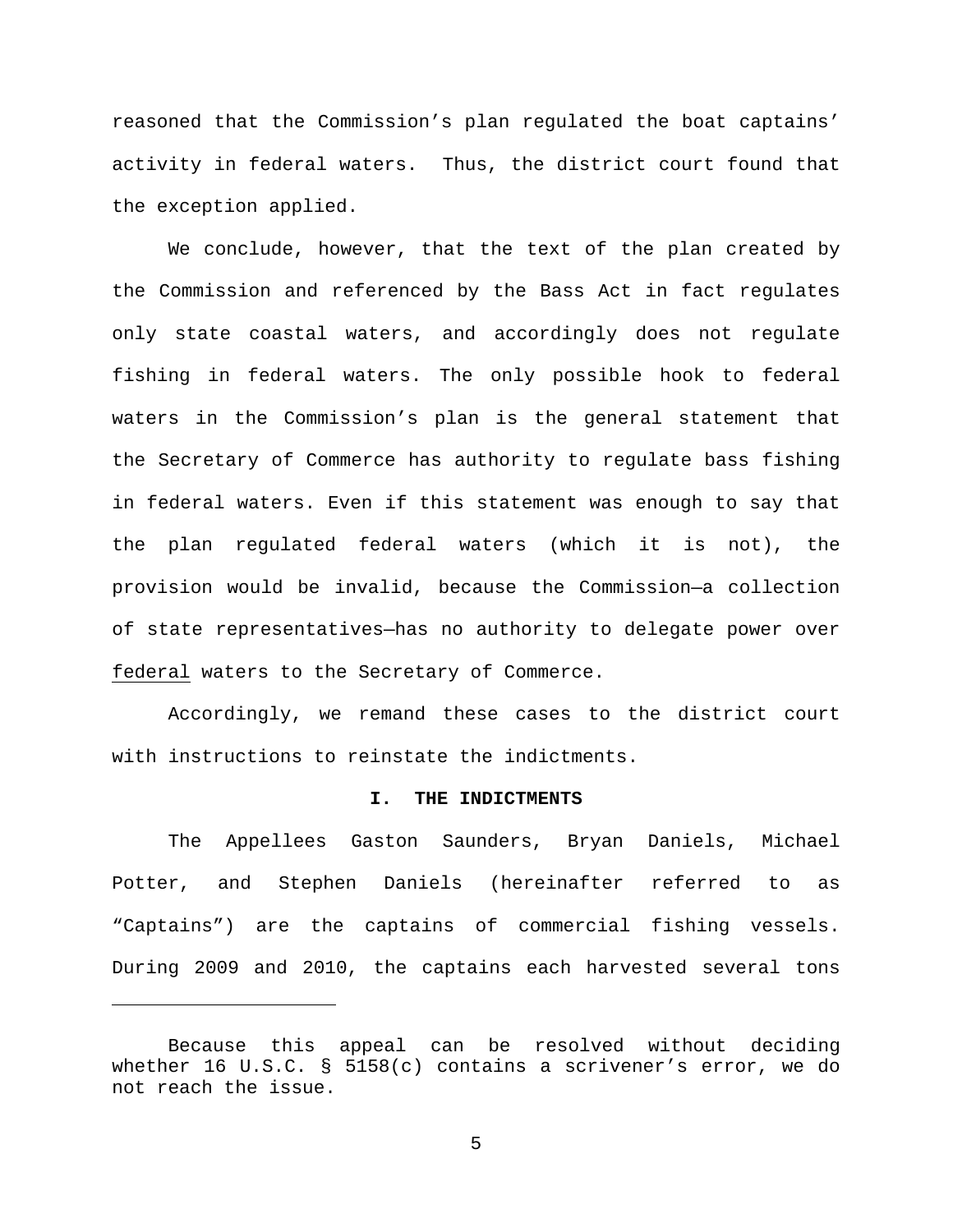of bass from federal waters (known as the "exclusive economic zone," or  $EEZ^2$ ), which they subsequently transported and sold to commercial seafood dealers.[3](#page-5-1) 

Based on these actions, on January 15, 2015, the Government brought separate indictments containing multiple Lacey Act counts against each captain. The Government now appeals the district court's dismissal of the indictments against Captains Potter and Stephen Daniel in full and against Captains Saunders and Bryan Daniels in part.<sup>4</sup> We consolidated the four cases.

#### **II. THE REGULATORY FRAMEWORK**

#### **A. The Lacey Act**

The Lacey Act makes it a crime to take wildlife in violation of some other federal law. Specifically, it is illegal to, inter alia, transport, acquire, or sell any fish "taken possessed, transported, or sold in violation of any law, treaty, or regulation of the United States . . . ." 16 U.S.C. § 3372(a)(1). If one does so "by knowingly engaging in conduct

<span id="page-5-0"></span><sup>&</sup>lt;sup>2</sup> On the eastern seaboard, the EEZ extends from three to 200 miles offshore. See 16 U.S.C. § 1802(11); 50 C.F.R. § 600.10; 48 Fed. Reg. 10,605, 1983 WL 506851 (Mar. 10, 1983).

<span id="page-5-1"></span><sup>&</sup>lt;sup>3</sup> The indictment charged that these bounties involved bass with a market value greater than \$350, as required by the Lacey Act. See 16 U.S.C. 3373(d)(1)(B).

<span id="page-5-2"></span><sup>4</sup> The indictments against Captains Saunders and Bryan Daniels also included counts for making false statements and aiding and abetting. Those counts are not before us.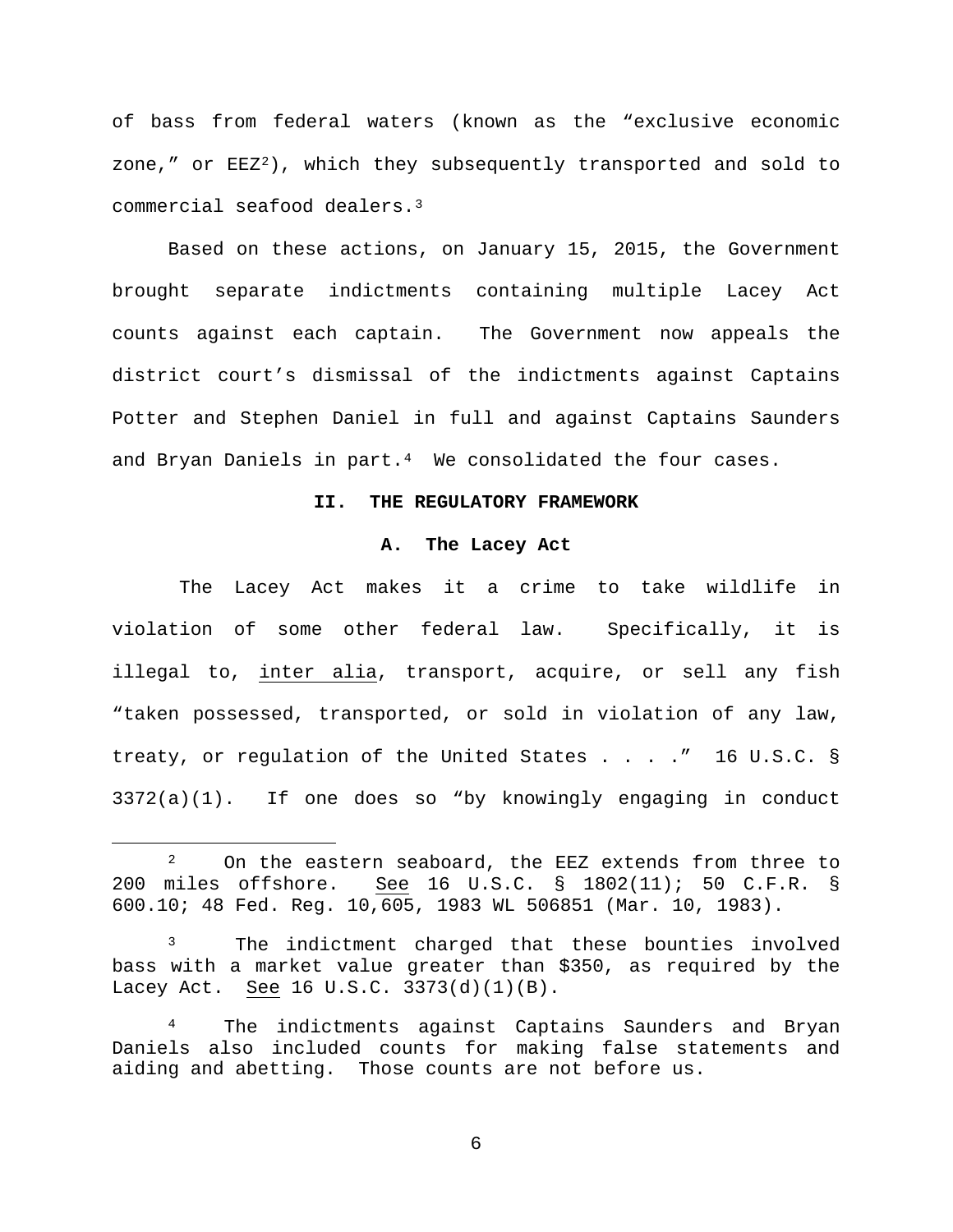that involves" the sale of such ill-gotten fish having a market value over \$350, then he may be imprisoned, fined, or both. Id.  $$3373(d)(1)(B).$ 

Because the Bass Act, described below, forbids anyone from harvesting, retaining, possessing, or fishing for bass in the EEZ, the captains allegedly violated the Lacey Act when they caught several tons of bass in the EEZ during 2009 and 2010.

#### **B. The Bass Act and the Commission**

Congress has found that Atlantic striped bass are commercially, economically, and recreationally important. 16 U.S.C. § 5151(a)(1). Due to their migratory nature, "[n]o single government entity has full management authority" over bass. Id. § 5151(a)(2). Congress enacted the Bass Act "to support and encourage the development, implementation, and enforcement of effective interstate action regarding the conservation and management of the Atlantic striped bass." Id. § 5151(b). To accomplish this goal, the Bass Act divides regulatory authority over Atlantic striped bass into two distinct, but interrelated, schemes: (1) federal waters and (2) state coastal waters.

First, Congress outlined the regulation of bass in federal waters. 16 U.S.C. § 5158; see id. §§ 5152(6), 1802(11); supra footnote 2. Section 5158(a) commands the Secretary of Commerce to "promulgate regulations governing fishing for Atlantic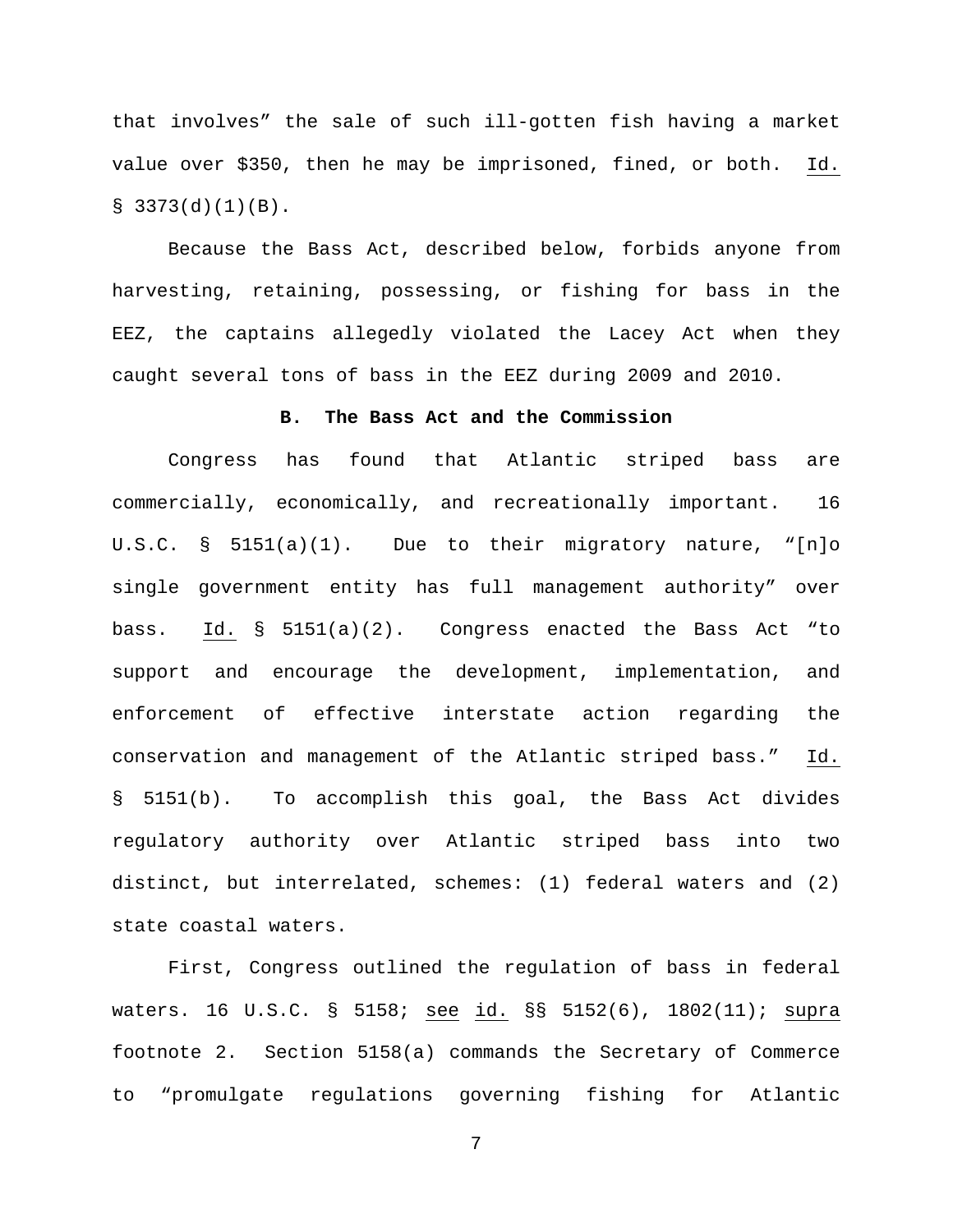striped bass in the exclusive economic zone . . . . " The Secretary of Commerce must "consult" with, among others, the Commission when preparing her rules. Id. § 5158(b). In addition to other standards, her regulations must be "compatible with the Plan and each Federal moratorium in effect on fishing for Atlantic striped bass within the coastal waters of a coastal State." Id. § 5158(a)(2) (emphasis added).

A state coastal waters "plan" under the Bass Act is a plan (or amendment to such plan) for managing bass "that is prepared and adopted by the Commission." 16 U.S.C. §§ 5152(5), 5152(10). The Bass Act instructs the Commission to annually determine whether its member-States have adopted measures for their "coastal waters" (i.e., zero to three miles offshore) that fully implement and satisfactorily enforce the Commission's plan. Id. § 5153(a); see id. § 5152(3). The Commission then notifies both the Secretary of Commerce and Secretary of Interior ("Secretaries") of each such "negative determination." Id. §  $5153(c)$ ; see id. §  $5152(3)$ . At that point, the Secretaries jointly determine whether the particular State is, in fact, in compliance with the Commission's plan. If not, the Secretaries "declare jointly a moratorium on fishing for Atlantic striped bass within the coastal waters of that coastal State," violation of which is punishable civilly. Id. §§ 5154(a), (c). The prospect of this federally-imposed moratorium therefore acts as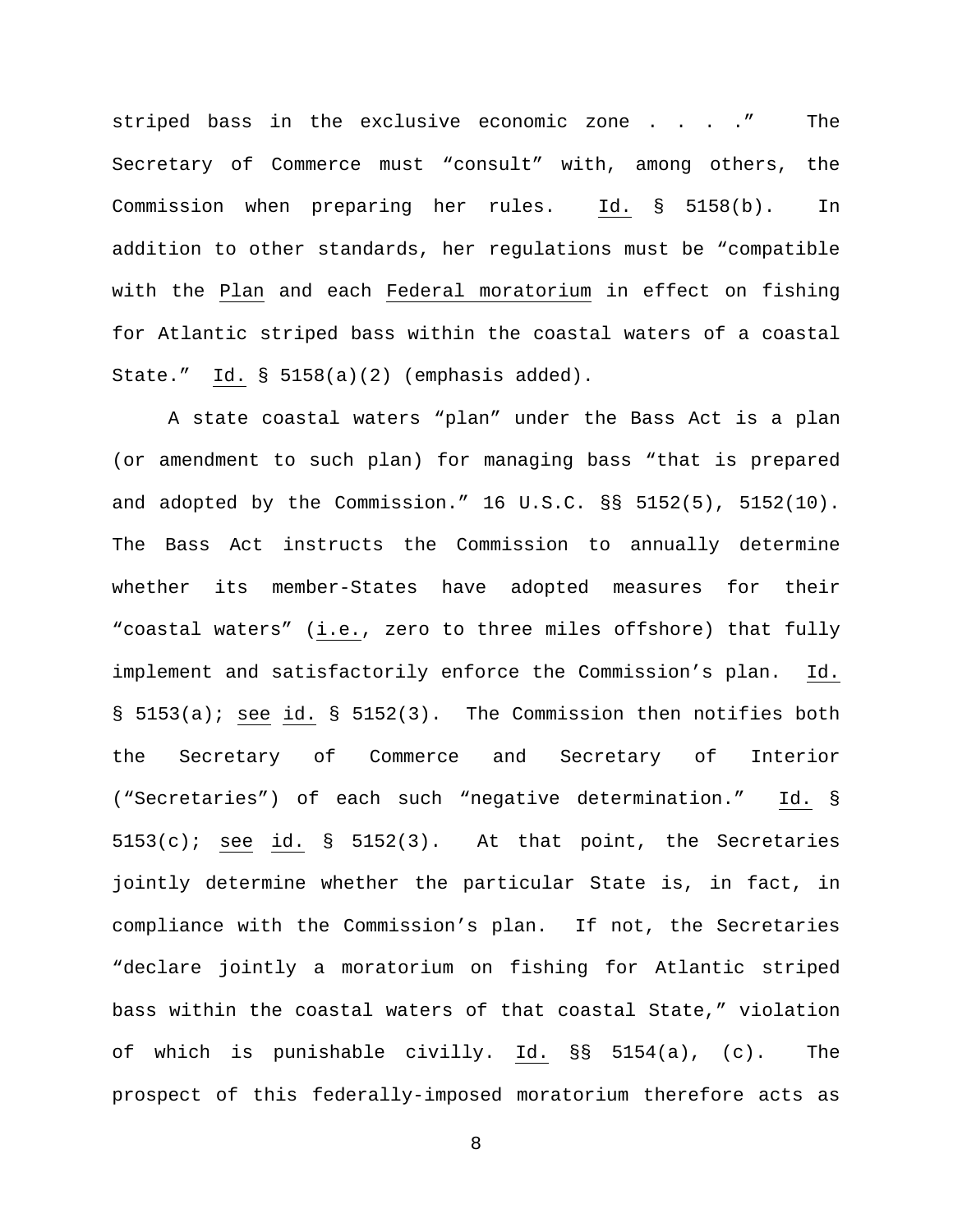an enforcement mechanism against recalcitrant States that refuse to abide by the Commission's plan governing state coastal waters.<sup>5</sup>

A brief comment on the Commission's history further illuminates the genesis and structure of the Bass Act. States cannot enter into any agreement or compact without the consent of Congress. U.S. Const. art. I, § 10, cl. 3. In 1941, Congress approved the interstate compact that created the Commission and endeavored to better manage fish populations on the Atlantic seaboard. Pub. L. No. 77-539, 56 Stat. 267 (May 4, 1942); see also Pub. L. No. 81-721, 64 Stat. 467 (Aug. 19, 1950) (approving addition of new States and repealing limitation on the life of the compact); New York v. Atl. States Marine Fisheries Comm'n, 609 F.3d 524, 528 (2d Cir. 2010); Rhode Island Fishermen's All., Inc. v. Rhode Island Dep't of Envtl. Mgmt., 585 F.3d 42, 46 (1st Cir. 2009). Under the compact, each State appoints members to the Commission, which is charged with investigating conservation measures, offering suggestions for coordination of the States' police powers, and presenting

<span id="page-8-0"></span> <sup>5</sup> See Note, Joseph A. Farside, Jr., Atlantic States Marine Fisheries Commission: Getting A Grip on Slippery Fisheries Management, 11 Roger Williams U. L. Rev. 231, 242<br>(2005) (explaining that "threat of a moratorium" and (2005) (explaining that "threat of a moratorium" and corresponding "millions of dollars of lost business" encourages States to comply with Commission's plan).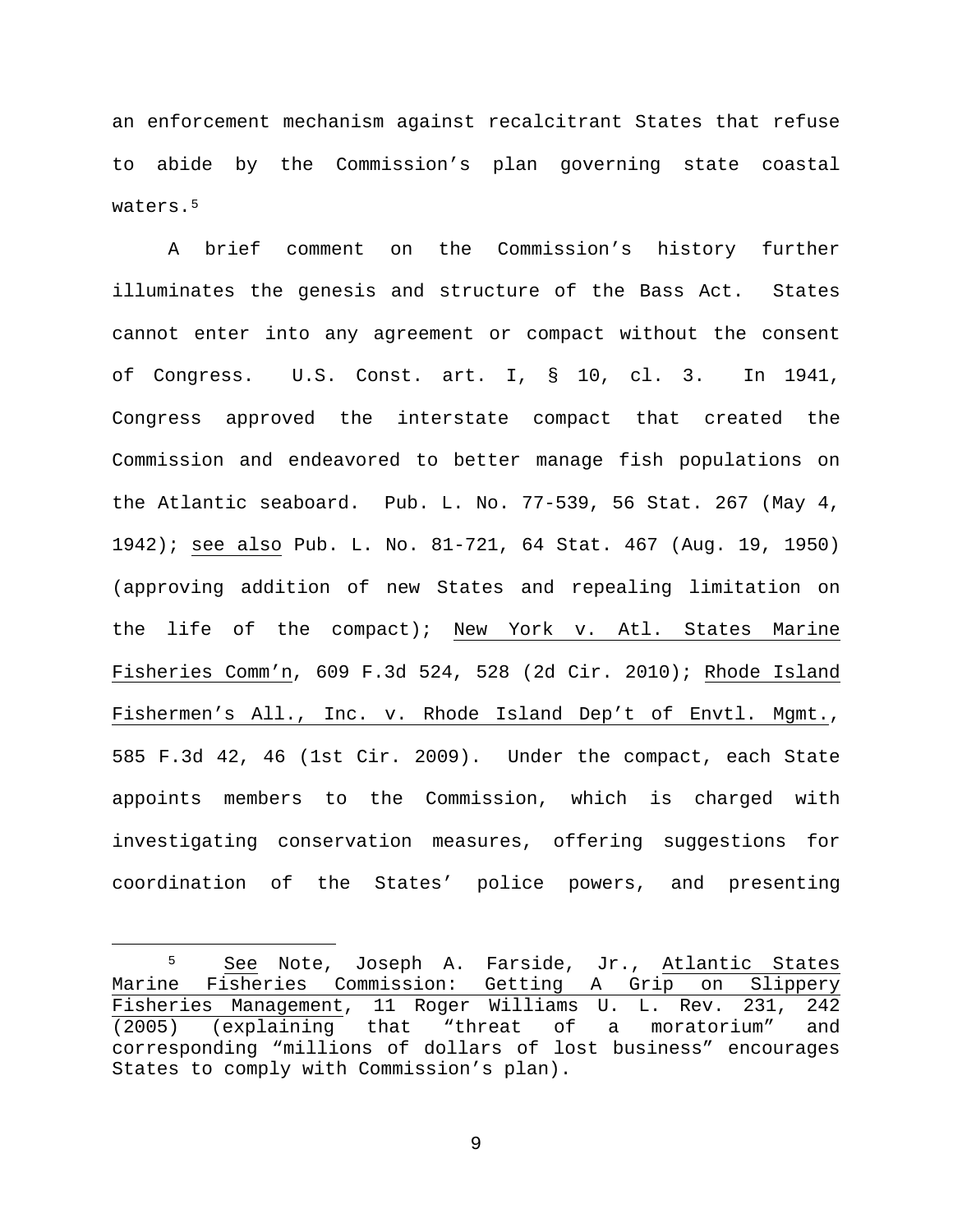recommended legislation to the member-States. 56 Stat. 267-68; New York, 609 F.3d at 528.

Exercising these powers, the Commission in 1981 issued its first plan for Atlantic striped bass fishing in state coastal waters. Atlantic States Marine Fisheries Commission, Fisheries Mgmt. Rep. No. 1: Interstate Fisheries Mgmt. Plan of the Striped Bass (Oct. 1981) ("1981 Plan"). Faced with declining bass populations, the 1981 Plan put forth several "recommended management measures." Id. at 1-1 & 1-4. But "attempts at implementing the plan failed due to [the Commission's] lack of direct regulatory authority over the individual Atlantic states." Note, Thomas Rapone, The EEZ Solution to Striper Management: Why the Federal Government Should Ban the Commercial Harvest of Striped Bass Once and for All, 44 Suffolk U. L. Rev. 567, 569 (2011); see id. at 577 (observing that as the product of "a mere interstate compact, the [Commission] still lacked the regulatory authority to force individual states to comply"); New York, 609 F.3d at 528; see also Atlantic States Marine Fisheries Commission, Fishery Mgmt. Rep. No. 41, Amend. 6 to the Interstate Fishery Mgmt. Plan for Atl. Striped Bass, at p.39 § 5.0 (Feb. 2003) ("Amendment 6") (observing that "Commission does not have the authority to directly compel state/jurisdictional implementation of the measures" proposed).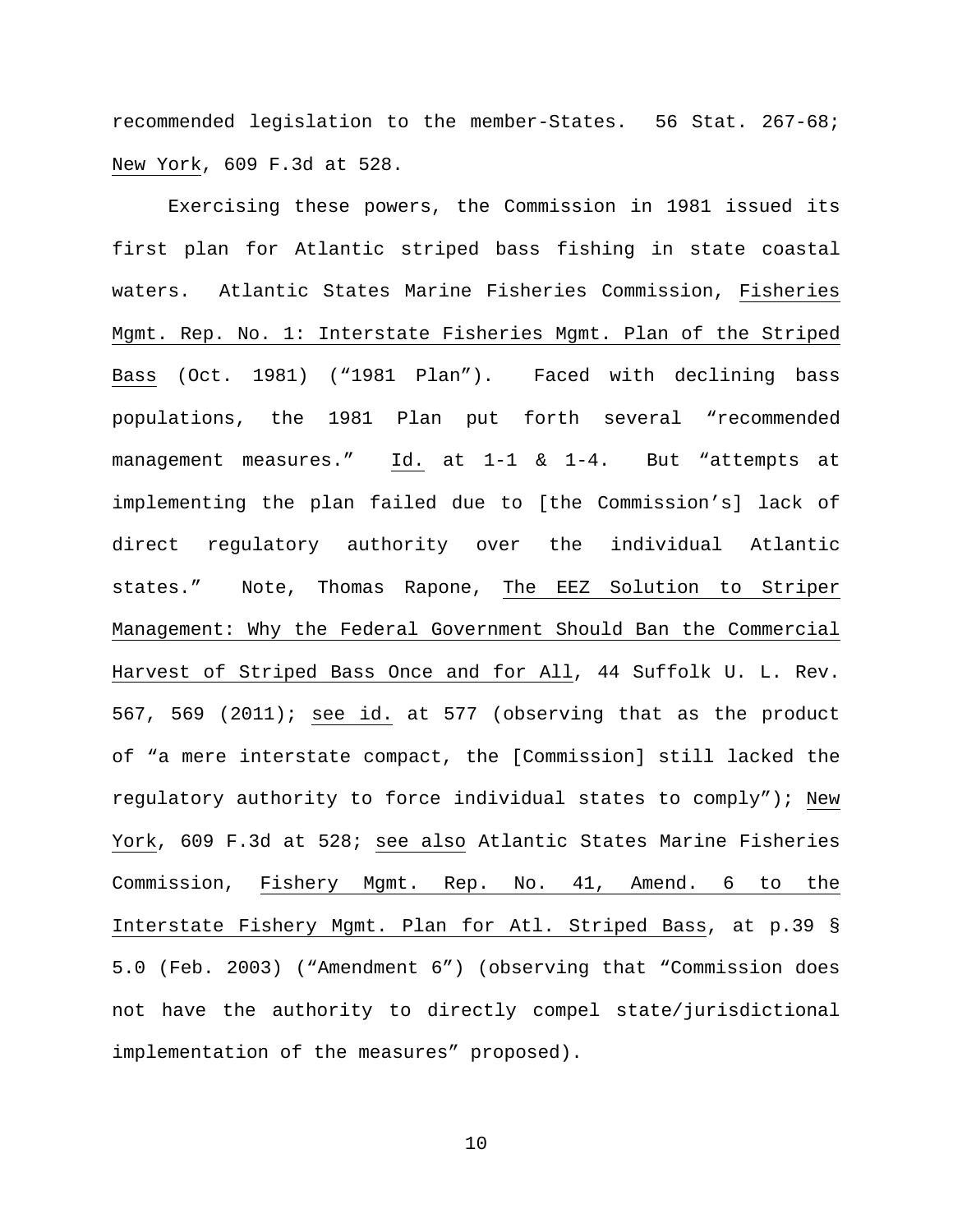Against the backdrop of this collective action problem, Congress passed the Bass Act in 1984, Pub. L. No. 98-613, 98 Stat. 3187 (Oct. 31, 1984), which functions as the cooperative federalism scheme explained above and summarized in the chart below.

|                       | State coastal waters   | Federal waters (EEZ)    |
|-----------------------|------------------------|-------------------------|
|                       |                        |                         |
|                       | $(0-3$ miles offshore) | $(3-200 \text{ miles})$ |
|                       |                        | offshore)               |
| regulatory<br>States' | Primary.               | Secondary.              |
| role                  | Commission designs     | Commission provides     |
| (via Commission)      | plan for state         | input to Secretary      |
|                       | coastal waters and     | of Commerce as she      |
|                       | annually notifies      | formulates              |
|                       | the Commerce and       | regulations for the     |
|                       | Interior Secretaries   | 耳耳牙,                    |
|                       | of non-compliance.     | \$5158(b).              |
|                       | \$5153.                |                         |
|                       |                        |                         |
| Federal<br>regulatory | Secondary.             | Primary.                |
| role                  | Secretaries of         | Secretary of            |
|                       | Commerce and           | Commerce issues         |
|                       | Interior make final    | regulations for the     |
|                       | determinations of      | EEZ, which must be      |
|                       |                        |                         |
|                       | non-compliance with    | "compatible with"       |
|                       | plan and declare       | Commission's plan       |
|                       | moratorium in          | for coastal waters.     |
|                       | offending State's      | $$5158(a)(2)$ .         |
|                       |                        |                         |
|                       | coastal waters.<br>୍ଷ  |                         |
|                       | $5154(a)$ .            |                         |

# **C. The Lacey Act Exemption**

The Lacey Act exempts conduct from prosecution if it was "activity regulated by a fishery management plan in effect under" the Magnuson-Stevens Act. 16 U.S.C. § 3377(a) (emphasis added). A Magnuson-Stevens Act plan is quite different from a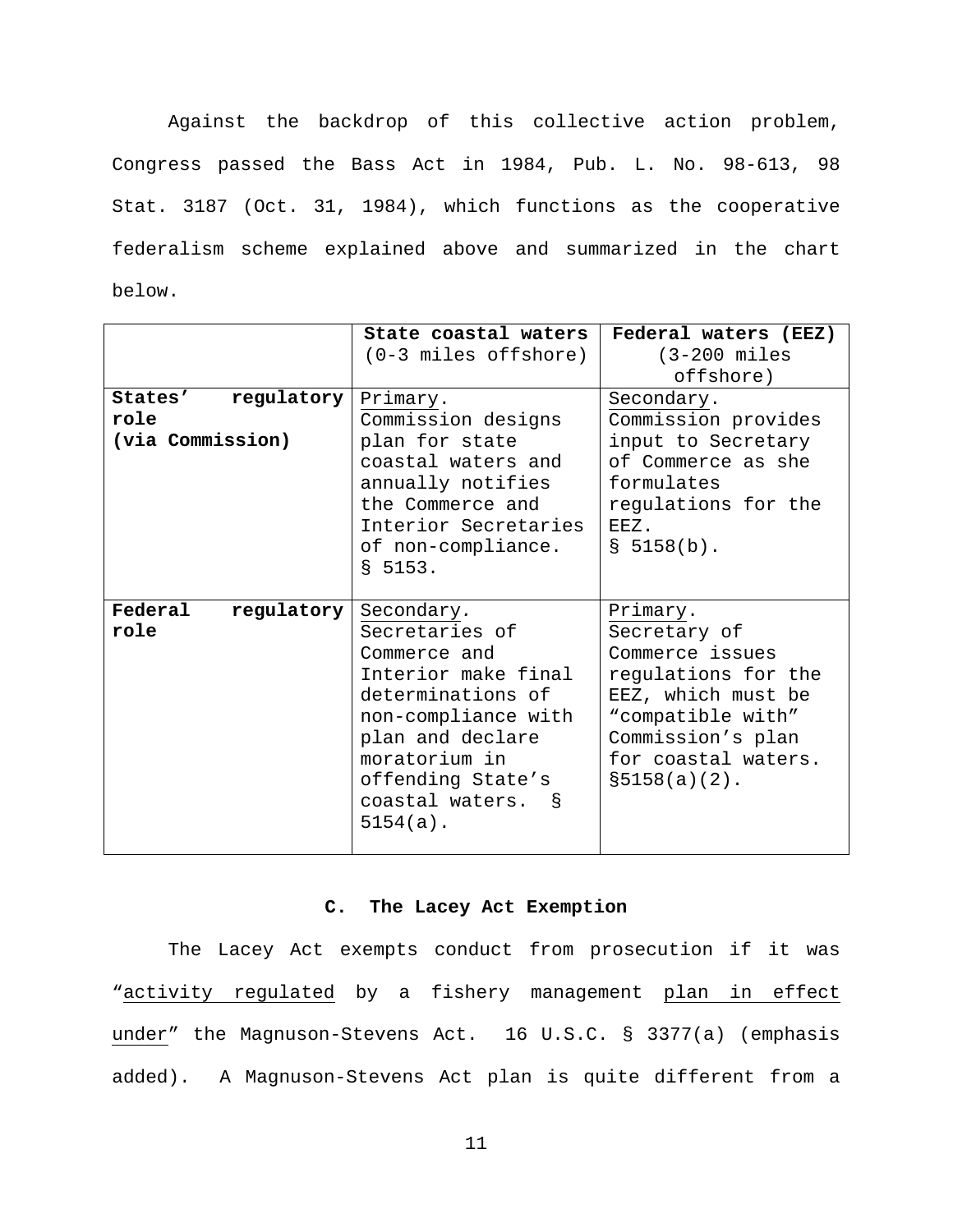plan created by the Commission. Magnuson-Stevens Act plans are created by one of eight regional councils (or occasionally the Secretary of Commerce) composed of various state and federal officials. Id.  $\S$ § 1852(a)(1), (b)-(c), 1854(c). The regional councils themselves are creatures of the Magnuson-Stevens Act, id. § 1852(a)(1), not an interstate compact like the Commission. And unlike Commission plans, regional councils' plans must include federally-mandated provisions and are subject to final approval by the Secretary of Commerce. Id. §§ 1853(a), 1854(a).

In any event, to resolve these appeals we need only decide whether the Commission's plan (which the district court treated as a Magnuson-Stevens Act plan) regulates the captains' activity of bass fishing in federal waters. See supra footnote 1. To that question we now turn.

# **III. DISCUSSION**

"We review a district court's decision to grant a motion to dismiss an indictment de novo*.*" United States v. Good, 326 F.3d 589, 591 (4th Cir. 2003).

#### **A. The Commission's plan**

The district court concluded that the Commission's plan authorizes the Secretary of Commerce to regulate striped bass in federal waters, the EEZ. It further noted that the Secretary of Commerce promulgated a regulation—50 C.F.R. § 697.7(b)— "prohibiting fishing for Atlantic striped bass in the EEZ,"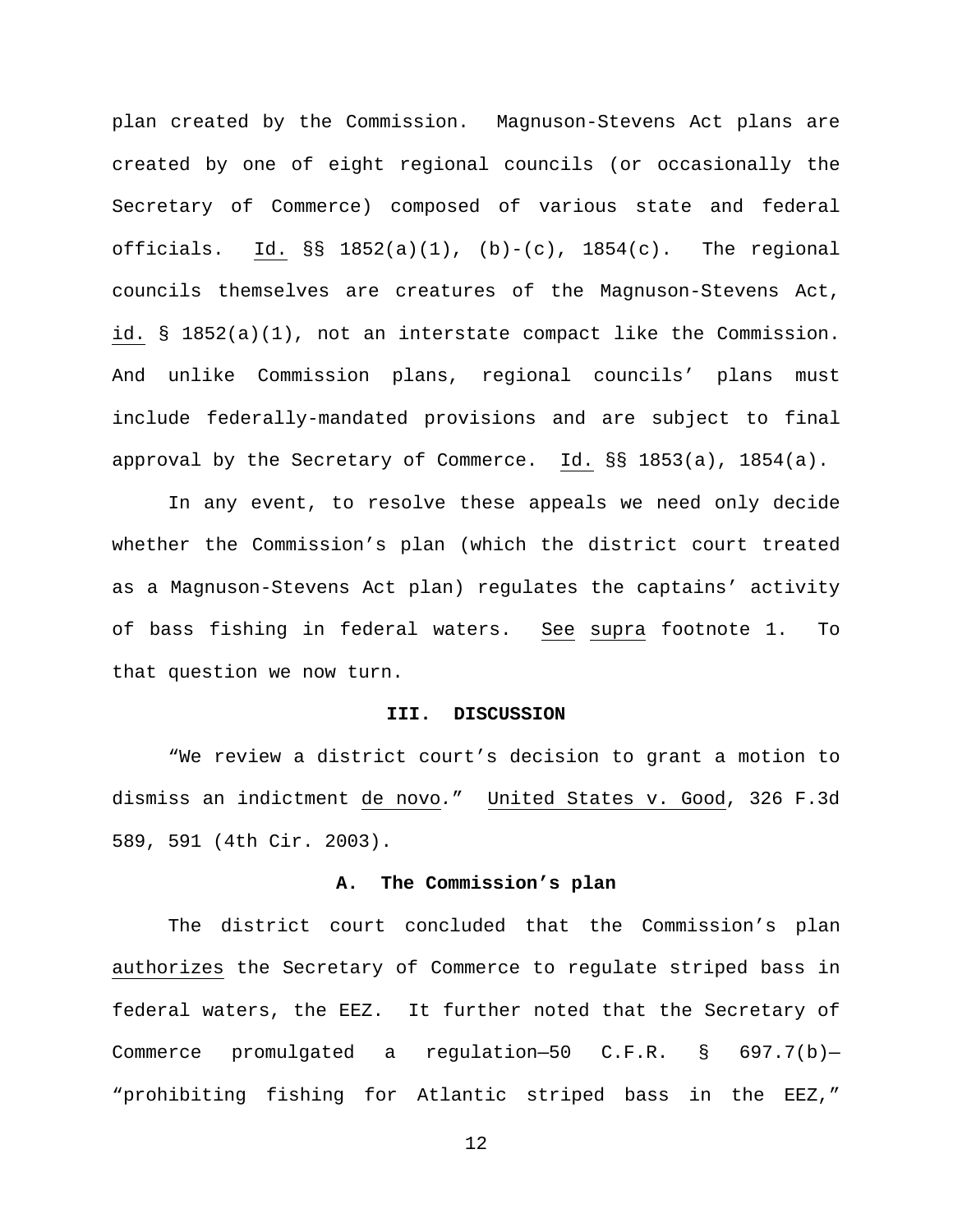which is "the same regulation under which [defendants are] being prosecuted." Thus, the district court held the Commission's plan regulates the captains' conduct (by way of the Secretary of Commerce's rule that the plan "authorized"), and the Lacey Act exemption applies. We disagree.

# **1. The plan does not authorize the Secretary of Commerce's**

# **regulation**

As an interpretive manner, the Commission's plan does not authorize the Secretary of Commerce to issue the regulation banning fishing for bass in federal waters.

The text of the Commission's plan does not purport to grant any power to regulate federal waters to the Secretary of Commerce. In fact, a portion of a 2003 amendment to the Commission's plan reads:

Management of striped bass in the EEZ is within the Jurisdiction of the Secretary of Commerce. The responsibilities of the Secretary of Commerce are detailed in the Atlantic Striped Bass Conservation Act.

Amendment 6, at p.38 § 4.8.8.1. This provision is a simple acknowledgement by the Commission of the Secretary of Commerce's independent authority under the Bass Act. See 16 U.S.C. § 5158(a); 55 Fed. Reg. 40,181, 1990 WL 351745 (Oct. 2, 1990); 50 C.F.R. § 697.1. Moreover, Section 2.4 of Amendment 6 defines the plan's "management unit" to expressly "exclud[e] the Exclusive Economic Zone (3-200 nautical miles offshore)." Id.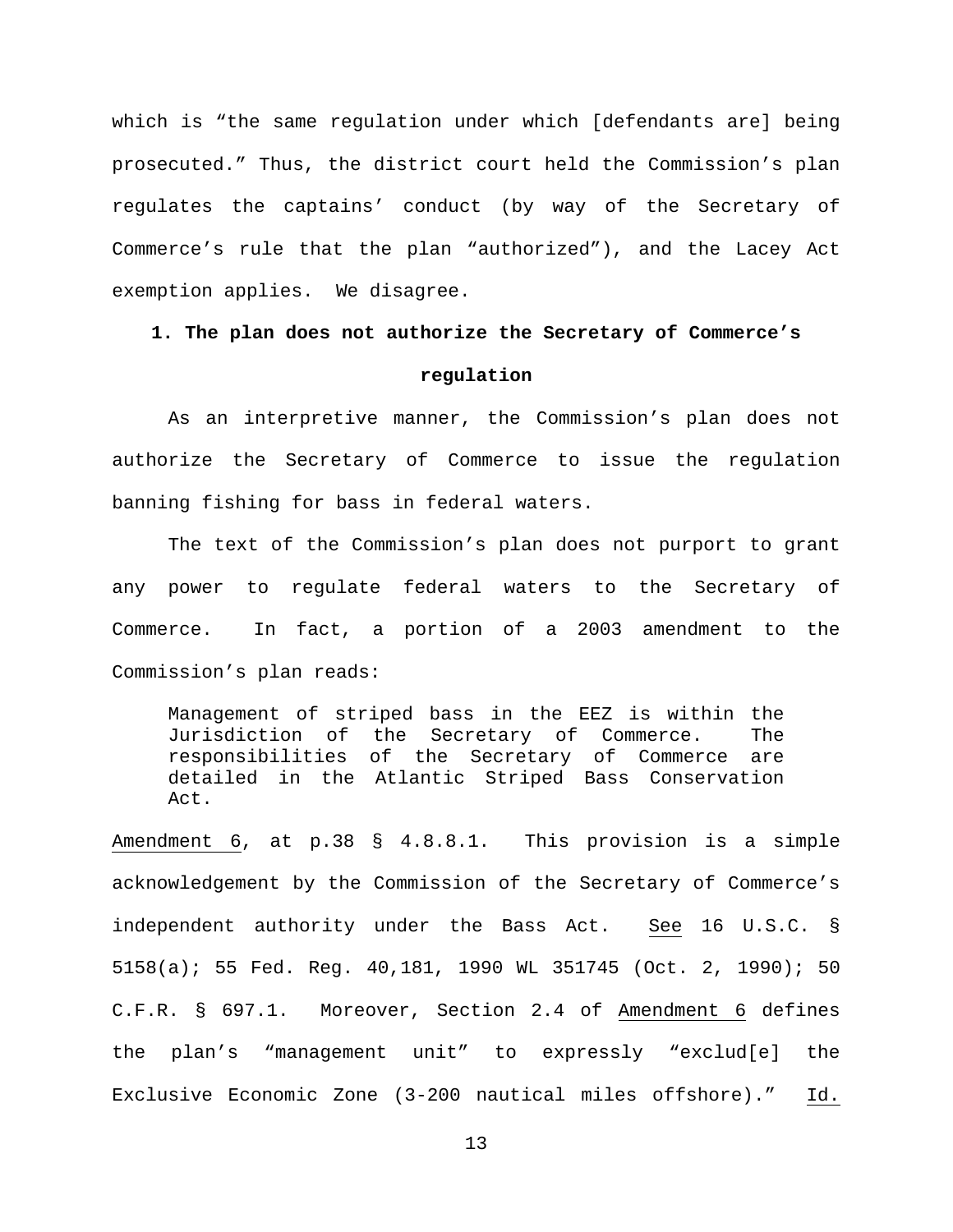at v & 20; see id. at vii & 39 § 4.9 (recognizing that "management of striped bass in the exclusive economic zone (EEZ) is the responsibility of the Secretary [of Commerce]," while also making non-binding recommendations to the Secretary of Commerce regarding federal waters as contemplated by 16 U.S.C. §§ 5158(a)(3), (b)). In other words, the Commission's plan disclaimed any regulatory role over federal waters and instead recognized the regulation of federal waters as part of the powers granted to the Secretary of Commerce by the Bass Act.

In sum, nothing in the Commission's plan purports to grant authority over federal waters to the Secretary of Commerce.

# **2. The plan cannot authorize the Secretary of Commerce's**

# **regulation**

Even had the Commission tried to endow the Secretary of Commerce with some form of power over federal waters, the attempt would have been legally meaningless.

The Secretary of Commerce is the head of an executive department of the United States and a member of the President's cabinet. See 5 U.S.C. § 101; U.S. Const. Art. II, § 2, cl.2. In other words, she derives her authority from federal sources—acts of Congress and the inherent Article II powers of the Executive Branch. As it pertains to this case, her power to regulate federal waters comes directly from the Bass Act. 16 U.S.C. § 5158(a).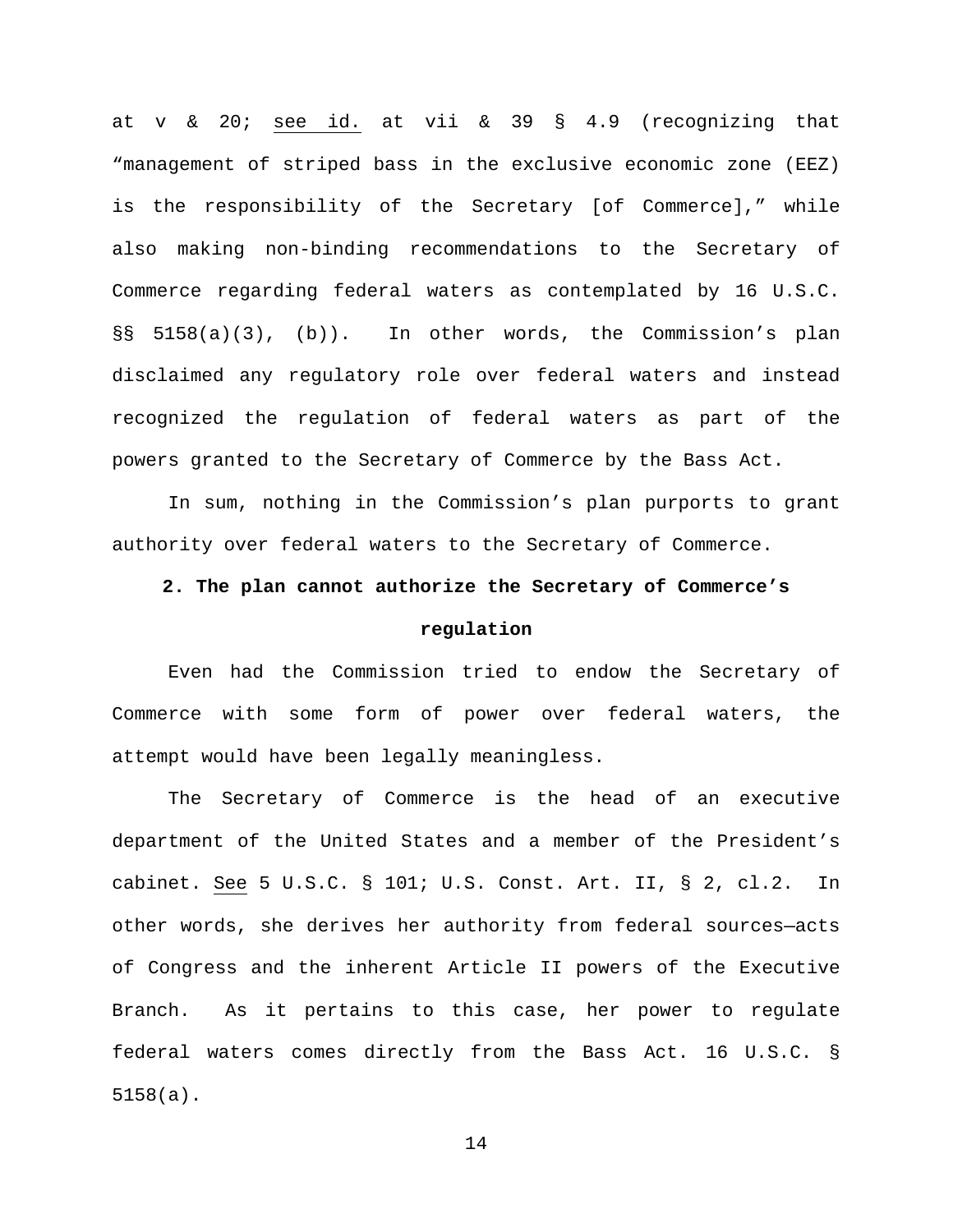The Commission, by contrast, is the creature of an interstate compact that binds only the sovereign States that are parties to it. See Pub. L. No. 77-539, 56 Stat. 267 (May 4, 1942); New York, 609 F.3d at 526. It is, for instance, "not a federal agency within the meaning of the" Administrative Procedure Act, i.e., not an "authority of the Government of the United States." New York, 609 F.3d at 527. "The fact that the [Commission] was created by an interstate compact and approved by Congress does not alter th[e] analysis." Id. at 532; see id. at 533 ("we cannot escape the fact that the entity itself is an aggregation of states").

Simply put, the Commission, as a compilation of State representatives, is charged with regulating the States' own waters. See id. at 527; Medeiros v. Vincent, 431 F.3d 25, 27 (1st Cir. 2005). The Secretary of Commerce regulates federal waters because that is what Congress told her to do in the Bass Act. The Secretary of Commerce needs nothing further, and the Commission has nothing to bestow on her.

### **B. Void for Complexity**

As an alternative ground for affirming the district court, the captains ask us to find that the statutory scheme here is void for vagueness. We disagree with the captains' argument.

A statute is unconstitutionally vague if it "(1) 'fails to provide people of ordinary intelligence a reasonable opportunity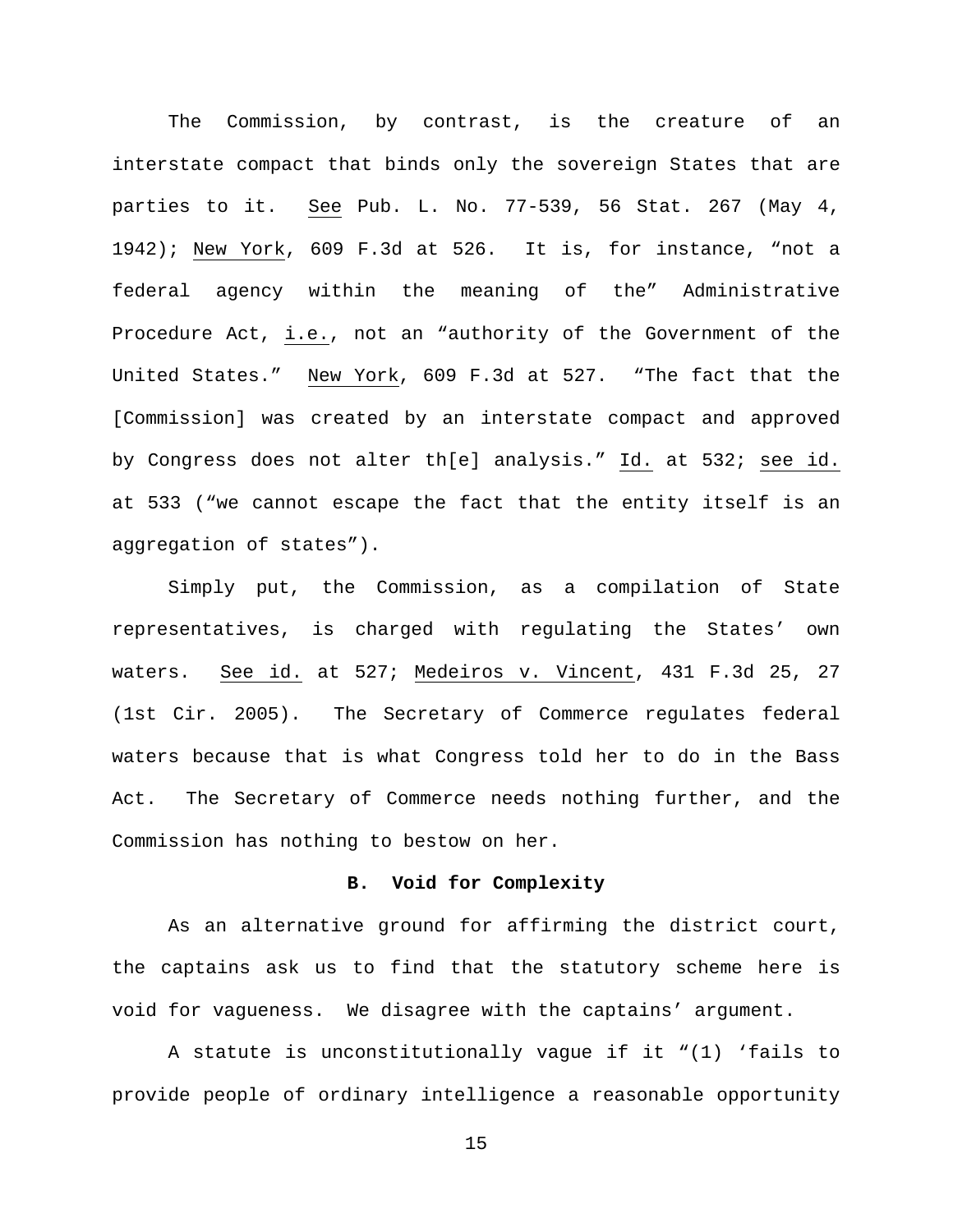to understand what conduct it prohibits' or (2) 'authorizes or even encourages arbitrary and discriminatory enforcement.'" United States v. Shrader, 675 F.3d 300, 310 (4th Cir. 2012) (quoting Hill v. Colorado, 530 U.S. 703, 732 (2000)). The captains present only the first theory. In assessing the existence of fair notice, we consider "whether a statute's prohibitions are set out in terms that the ordinary person exercising ordinary common sense can sufficiently understand and comply with." Id. (internal quotation omitted).

The captains' vagueness argument contains an oddity and an irony. The oddity is that vagueness challenges usually target a particular word or phrase as critically deficient.[6](#page-15-0) Here, however, the captains launch a broadside attack on the entire "statutory framework" as unconstitutionally "convoluted and confusing."

The irony is that this claimed convolution is mainly the product of the exceptionally novel (and ultimately unsupported) reading of the Lacey Act, Bass Act, and the Commission's plan

<span id="page-15-0"></span> $6$  See, e.g., Johnson v. United States,  $--$  U.S.  $--$ , 135 S. Ct. 2551 (2015) (voiding "residual clause" in Armed Career Criminal Act); United States v. Shrader, 675 F.3d 300, 310-12<br>(4th Cir. 2012) (evaluating statutory terms "harass," Cir. 2012) (evaluating statutory terms "harass," "intimidate," and "course of conduct"); Martin v. Lloyd, 700 F.3d 132, 136 (4th Cir. 2012) (courts must place particular "phrases or words" in context when considering a vagueness challenge).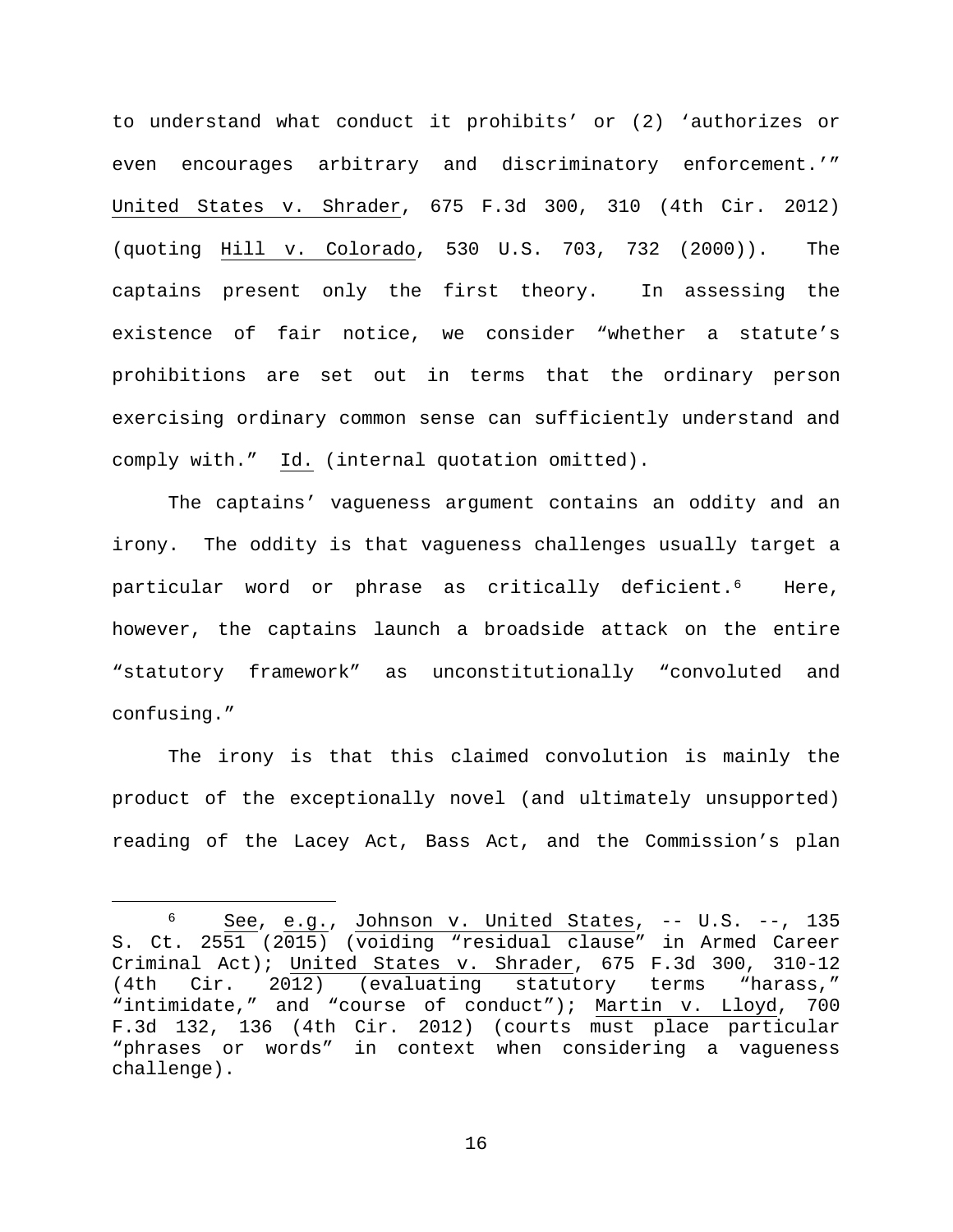that the captains urged below. The Government's theory in the indictments was straightforward: the Lacey Act criminalizes taking wildlife in violation of a federal regulation; a federal regulation under the Bass Act makes it illegal to fish for bass in federal waters; the captains fished for bass in federal waters; therefore, the captains committed Lacey Act crimes.

To support their position, the captains tally the number of statutes, plans, and regulations they say must be consulted to divine whether their conduct was illegal. But counting the number of laws in a case is a poor way to decide a due process challenge: Our sister circuits have squarely held that regulatory complexity does not render a statute (or set of statutes) unconstitutionally vague.

We recognize that putting together the pieces of this regulatory puzzle is not easy. To understand the crime with which Defendant was charged, one must look at four sources and read them together . . . . But a statute does not fail the vagueness test simply because it involves a complex regulatory scheme, or requires that several sources be read together, and Defendant has not directed us to a single case in which we have held otherwise.

United States v. Zhi Yong Guo, 634 F.3d 1119, 1122 (9th Cir. 2011); see United States v. Griffith, 85 F.3d 284, 288 (7th Cir. 1996) ("The statutory structure involved is admittedly somewhat complicated—it takes three steps to get from state prostitution to federal money laundering. But complication is not tantamount to unconstitutional vagueness. Here, each step in the statutory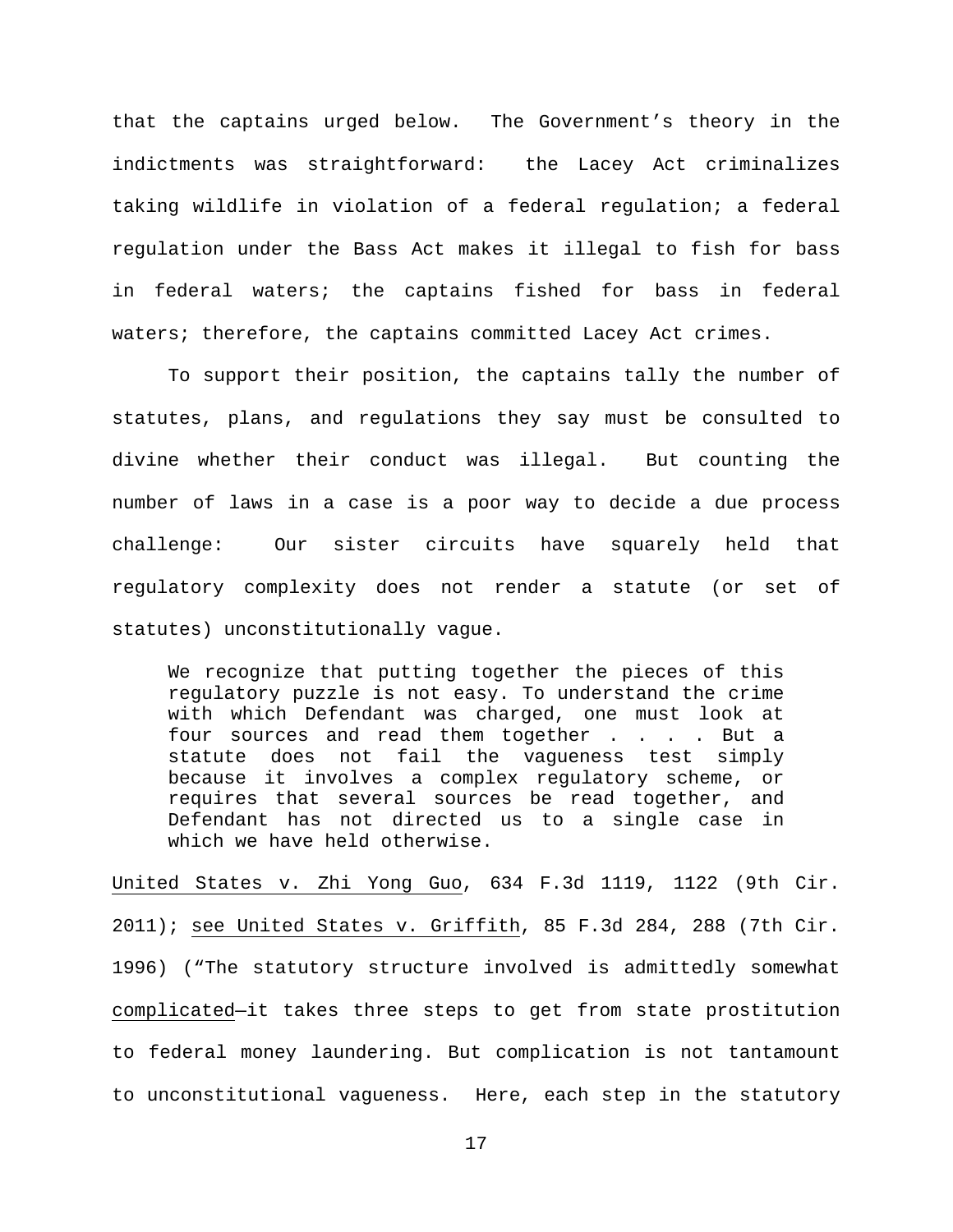analysis is well-defined.") (emphasis in original). We think the principle of law in these cases is sound. Moreover, a "statute need not spell out every possible factual scenario with 'celestial precision' to avoid being struck down on vagueness grounds." United States v. Whorley, 550 F.3d 326, 334 (4th Cir. 2008).

We hasten to add that the straightforward prohibition herecolloquially, "don't fish for bass in federal waters"—has been on the books and readily comprehensible to those in the fishing industry (much less the general population) for over a quartercentury. 55 Fed. Reg. 40,181, 1990 WL 351745 (Oct. 2, 1990); see Atlantic States Marine Fisheries Commission, Addendum IV to Amend. 6 to the Interstate Fishery Mgmt. Plan, at p.5 § 2.3.3 (Oct. 2014) ("Federal waters . . . ha[ve] been closed to the harvest, possession and targeting of striped bass since 1990"). Further, "economic regulation is subject to a less strict vagueness test because its subject matter is often more narrow," and because market participants "can be expected to consult relevant legislation in advance of action." Vill. of Hoffman Estates v. Flipside, Hoffman Estates, Inc., 455 U.S. 489, 498 (1982); see United States v. Sun, 278 F.3d 302, 309 (4th Cir. 2002).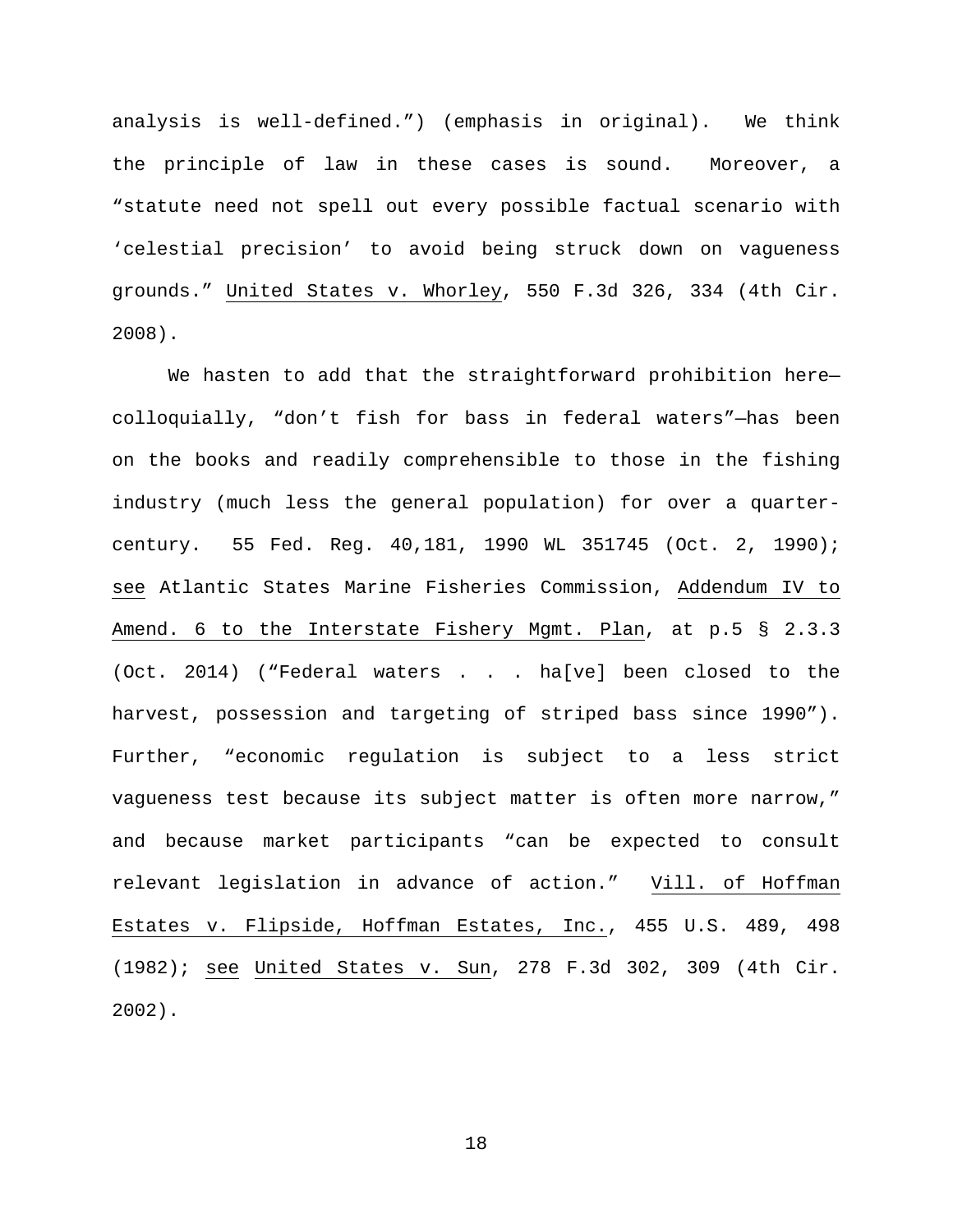The Lacey Act also contains a scienter requirement (two of them, in fact), thus forcing the Government to prove the captains' knowledge.

Any person who violates [inter alia, 16 U.S.C. § 3372(a)] by knowingly engaging in conduct that involves the sale or purchase of, the offer of sale or purchase of, or the intent to sell or purchase, fish or wildlife or plants with a market value in excess of \$350, knowing that the fish or wildlife or plants were taken, possessed, transported, or sold in violation of, or in a manner unlawful under, any underlying law, treaty or regulation, shall be fined not more than \$20,000, or imprisoned for not more than five years, or both.

16 U.S.C. § 3373(d)(1)(B). A "scienter requirement alone tends to defeat" vagueness challenges to criminal statutes. United States v. Jaensch, 665 F.3d 83, 90 (4th Cir. 2011); see Gonzales v. Carhart, 550 U.S. 124, 149 (2007) ("scienter requirements alleviate vagueness concerns"); Colautti v. Franklin, 439 U.S. 379, 395 & n.13 (1979) (recognizing "that the constitutionality of a vague statutory standard is closely related to whether that standard incorporates a requirement of mens rea"); United States v. McLean, 715 F.3d 129, 137 (4th Cir. 2013); United States v. Shrader, 675 F.3d 300, 311 (4th Cir. 2012); see also United States v. Lee, 937 F.2d 1388, 1394-95 (9th Cir. 1991) (sustaining Lacey Act conviction against vagueness challenge due